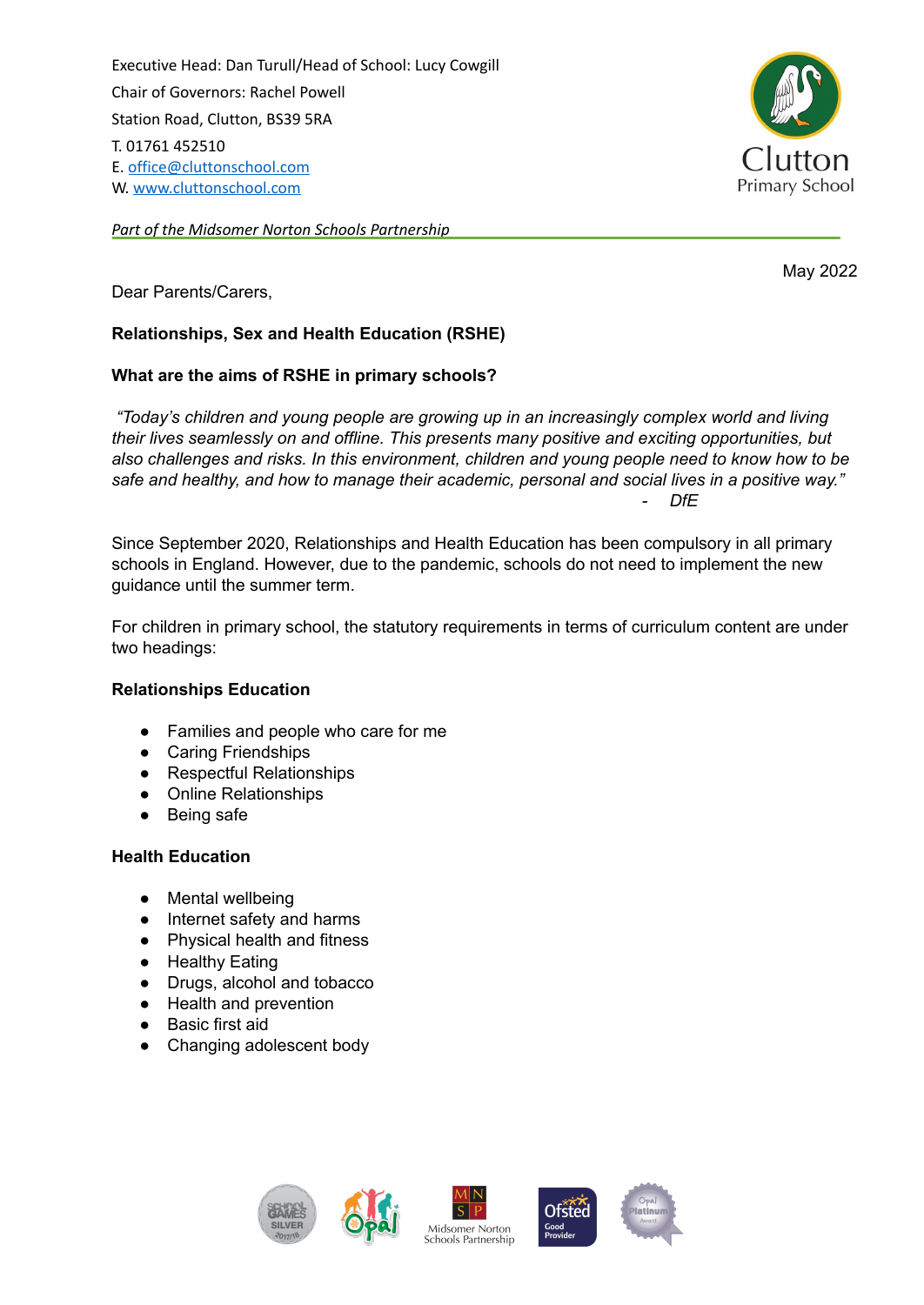This DfE guidance states the statutory requirements, i.e. what children **must** be taught by the end of primary school. Health Education includes learning about *'the changing adolescent body'* to equip children to understand and cope with puberty.

# **Why is the RSHE curriculum needed?**

There are four main aims for teaching RSE within the context of Primary School PSHE (Personal, Social, Health Education):

- More than ever before, children are exposed to representations of sex and sexuality through the social culture around them. The unregulated content on the internet or social media, can mean children may be exposed to dangerous, confusing or scary content. We can prepare them for this by presenting a balanced view of positive healthy relationships to help them to be discerning and to stay safe.
- There is much independent research showing most parents and carers value the support of schools in providing RSHE for their children. Parents and schools want children to be safe and happy.
- A range of independent research consistently shows that effective RSHE delays first sexual experience and reduces risk-taking in young people.
- Surveys of children and young people, as well as Ofsted, have repeatedly said that Relationship and Sex Education tends to be "too little, too late and too biological". This is one of the many reasons why the Department for Education has made Relationships and Health Education compulsory in primary schools from September 2020, with an emphasis on Relationships Education.

Please note that the science curriculum (also a compulsory subject), includes learning the correct names for the main external body parts, learning about the human body as it grows from birth to old age and reproduction in some plants and animals (which could include human beings). Parents **do not** have the right to withdraw their child from the science curriculum.

So, Relationships, Health Education and Science are compulsory subjects and parents/carers **do not** have the right to withdraw their children from these subjects.

### **Sex Education**

The DfE recommends, *'that all primary schools should have a Sex Education programme tailored to the age and the physical and emotional maturity of the pupils.'*

As part of our school's Personal, Social and Health Education (PSHE) curriculum we use a scheme called *Jigsaw*.

Jigsaw's Changing Me unit is taught over a period of six weeks in term 6 It is all about coping positively with changes. It is taught using activities and videos to make learning engaging and enjoyable for our pupils as well as developing their learning and understanding in an ageappropriate way building on learning from the previous year and includes the following:

### **Reception**



Page **2** of **3**